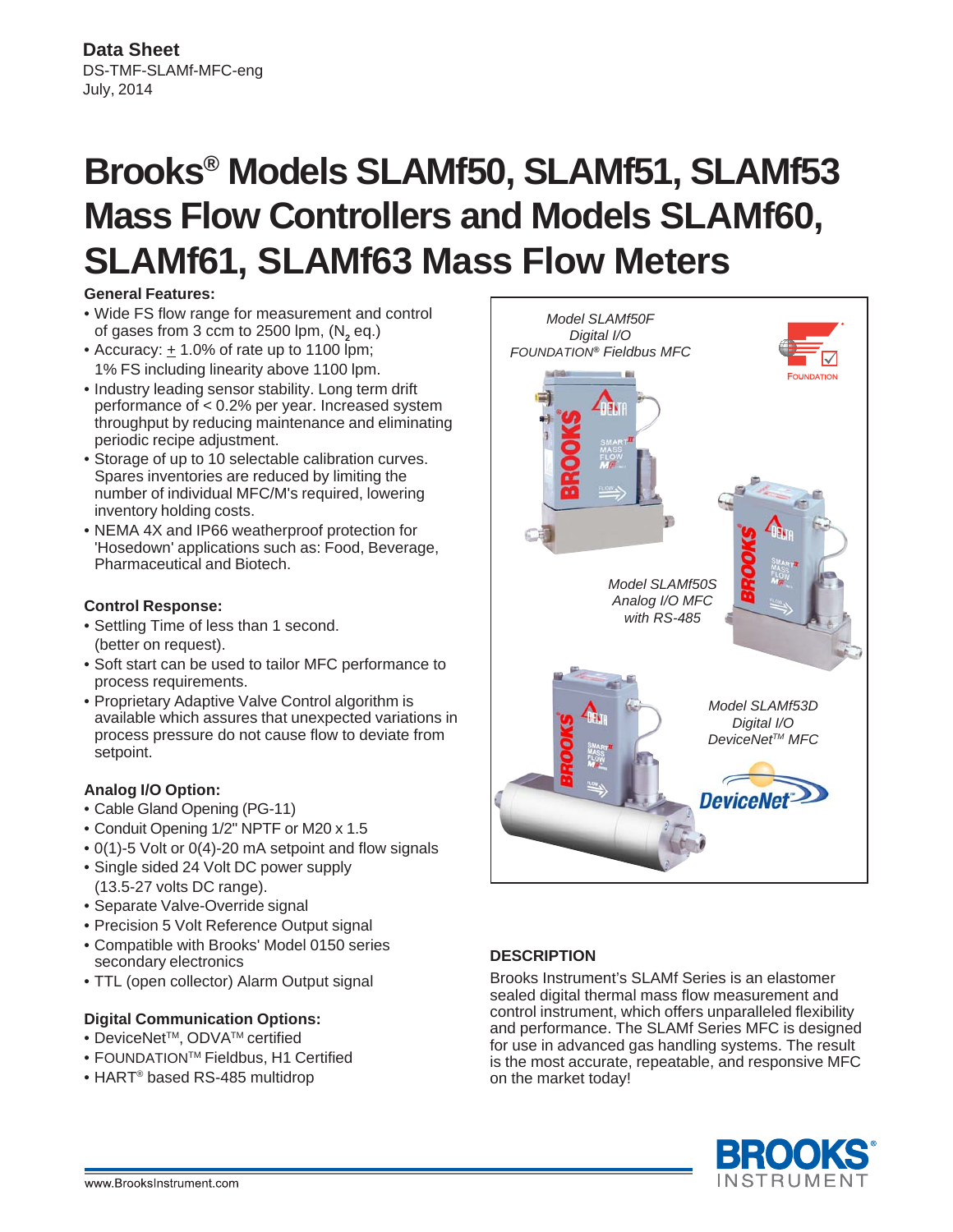# **Wash-down Enclosure**

The SLAMf Series comes equipped with an IP66 / NEMA4X rated enclosure. This makes these instruments perfect for wash-down or outdoor environments. So no matter how harsh the surroundings, the SLAMf Series keeps the process under control.

# **Wide Flow Range**

The SLAMf Series covers an extremely broad range of flowrates. Model SLAMf50 can have a full scale flow as low as 3 ccm. With a high turndown ratio of 50:1, accurate gas flow can be measured or controlled down to 0.06 ccm! Model SLAMf53 can meter or control gas flow up to 2500 lpm.

# **Fast response Performance**

The all-digital electronics and superior mechanical configuration in the SLAMf Series provide for ultra fast response characteristics. Settling times are specified as less than one second, but Brooks' Adaptive Valve Control can achieve response times of 0.2 sec.

# **Broad Array of Communication Options**

Brooks**®** offers traditional 0-5 volt and 4-20mA analog options as well as RS-485 digital communications ("Sprotocol", based on HART). Brooks also offers control interface via digital network protocols like DeviceNet, a high-speed (up to 500k baud) digital communication network, or FOUNDATION**®** Fieldbus. Brooks' communication capabilities and device-profiles have been certified by the ODVA (Open DeviceNet Vendor's Association) and the ITK Interoperability Test Kit. Other network protocols are in development. Talk to your Brooks representative about your specific needs.

# **Reduced Cost of Ownership**

The SLAMf Series allows multi-gas and multi-range capabilities to reduce customer inventory. Storage and pre-programming of up to 10 gas calibrations easily permits users to switch between different gases and ranges on a single device.

# **SPECIFICATIONS PERFORMANCE CHARACTERISTICS: Flow Ranges**

Models SLAMf50/SLAMf60 Any FS range from 0-3 ccm to 0-30 lpm  $\mathsf{N}_{_2}$  eq.

Models SLAMf51/SLAMf61 Any FS range from 20-100 lpm  $N_2$  eq. Up to 200 lpm  $\mathsf{H}_{_2}$  flow possible

Models SLAMf53/SLAMf63 Any FS range from  $100-2500$  lpm N<sub>2</sub> eq.

# **Control Range**

Turndown 50:1

**Accuracy** (at calibration conditions) ±1.0% of rate (20% TO 100% FS), ±0.2% FS (below 20% FS) up to 1100 lpm (N<sub>2</sub> eq.) (Optional: ±0.7% of rate ±0.2% FS ("S-Series" Spec.) up to 1100 lpm (N<sub>2</sub> eq.)

Flow ranges above 1100 lpm and up to 2500 lpm (N<sub>2</sub> eq.);  $±1.0\%$  of FS.

# **Repeatability**

 $\pm 0.20\%$  of rate.

# **Settling Time/Response Time**

 $<$  1 second to within  $\pm$ 2% FS of final value for a 0-100% command step (better on request) for flow rates up to 100 lpm  $\mathsf{N}_{_2}$  eq.

 $<$  3 seconds to within  $\pm$ 2% FS of final value for a 0-100% command step (better on request) for flow rates greater than 100 lpm  $\mathsf{N}_2$  eq. up to 2500 lpm  $\mathsf{N}_{2}$  eq.

# **Sensitivity to Mounting Attitude**

<0.2% FS maximum deviation from specified accuracy, after rezeroing.

# **RATINGS:**

**Temperature Sensitivity** Zero: less than 0.05% FS per °C

Span: less than 0.05% FS per °C

# **Pressure Sensitivity**

 $\pm$  0.03% per psi up to 200 psig (13.79 bar) (N<sub>2</sub> eq).

# **Maximum Operating Pressure(4)**

See Table 1

# **Pressure Equipment Directive PED (97/23/EC)(4)** See Table 1

**Pressure Differential Range (Controllers)** Minimum: Model SLAMf50

5 psi (0.35 bar) up to 30 lpm  $N<sub>2</sub>$  eq.

Model SLAMf51 10 psi (0.69 bar) from 30 lpm to 100 lpm  $N_{2}$  eq.

Model SLAMf53 7.5 psi (0.52 bar) at 500 lpm  $N_{2}$  eq. 14.5 psi (1.00 bar) at 1000 lpm  $N_{2}$  eq. 35.0 psi  $(2.41 \text{ bar})$  at 2500 lpm  $N$ <sub>2</sub> eq. (consult factory for details) High DP valve 30 to 290 psi (20 bar max.) Low DP valve 7.5 to 30 psi (2 bar max.)

Minimum pressure drop depends on gas and FS flow rate (consult factory).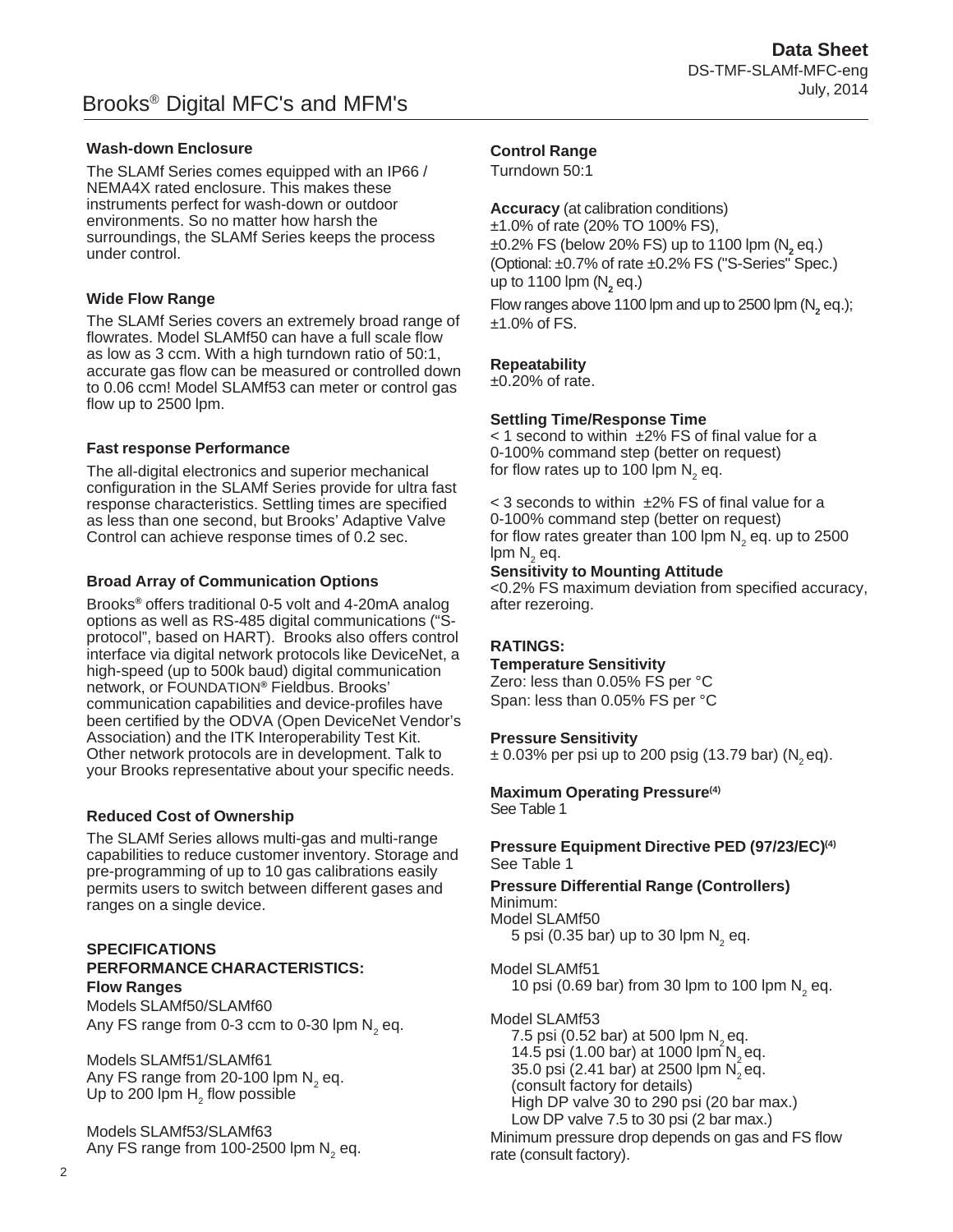| Mass Flow<br>Controller | Mass Flow<br>Meter | Flow Ranges N2 Equivalent |         |          | <b>Pressure Ratings</b> | P.E.D. Module H Category    |
|-------------------------|--------------------|---------------------------|---------|----------|-------------------------|-----------------------------|
|                         |                    |                           |         |          |                         |                             |
| Model:                  | Model:             | Min. FS                   | Max. FS | Unit (2) | Bar/psi                 |                             |
| <b>SLAMF50 (1)</b>      | <b>SLAMF60(1)</b>  | 0.003                     | 30      | lpm      | 100bar/1500psi          | SEP                         |
| SLAMF51                 | SLAMF61            | 20                        | 100     | lpm      | 100bar/1500psi(3)       | <b>SEP</b>                  |
| SLAMF53                 | SLAMF63            | 100                       | 2500    | lpm      | 70bar/1000psi           | 1 for all 150lbs flanges    |
|                         |                    |                           |         |          |                         | 2 for all other connections |

#### *Table 1 Flow Ranges and Pressure Ratings*

(1) 300 bar (4500 psi) version optional

(2) Refering to normal or standard conditions (on customer request)

(3) 70 bar / 1000 psi for UL Certification

#### **Leak Integrity(4)**

Inboard to Outboard: 1x10<sup>-9</sup> atm scc/sec Helium max.

#### **Ambient Temperature Limits**

Operating: 0°C to 65°C (32°F to 149°F) Non-Operating: -25°C to 100°C (-13°F to 212°F)

# **Fluid Temperature Limits**

0°C to 65°C (32°F to 149°F)

# **PHYSICAL CHARACTERISTICS:**

#### **Materials of Construction**

Wetted parts - stainless steel with Viton® fluoroelastomers or Buna-N Optional:Kalrez®,Teflon®/Kalrez and EPDM

#### **Outline Dimensions**

Refer to Outline Drawings Figures 2 through 9

#### **Process Connections**

Refer to Outline Drawings Figures 2 through 9

### **ELECTRICAL CHARACTERISTICS:**

#### **Electrical Connections**

Analog I/O Pin Connections: (See Figure 1) Analog/RS-485 version: 15-pin D-Connector, male Digital I/O:

DeviceNet: 5-pin Micro-Connector, male FOUNDATION Fieldbus: 4-pin Micro-Connector, male

#### **Power Supply Voltage**

Analog option: (13.5-27 Vdc), 15 Vdc nominal Digital I/O:

DeviceNet I/O: 11-25 Vdc FOUNDATION Fieldbus I/O: 14-27 Vdc

### **Power Requirements**

|                                | Watts, typical   Watts, max. |     |
|--------------------------------|------------------------------|-----|
| Analog I/O option, no valve:   | 1.6                          | 1.8 |
| Analog I/O option, with valve: | 3.6                          | 4.0 |
| Digital I/O option, n.v.:      | 3.6                          | 4.0 |
| Digital I/O option, w.v.:      | 6.9                          | 7.6 |

#### **Certifications:**

**EMC Directive 89/336/EEC:** Per EN 61326

#### **Hazardous Location Classification**

Non-Incendive

#### Enclosure Type 4X / IP66

Ambient Temperature: 0°F > Tamb < 150°F  $(0^{\circ}C \geq$  Tamb  $\leq 65^{\circ}C)$ United States and Canada UL Listed: E73889 Volume1, Section 25

UL Recognized: E73889 Volume 3, Section 4



Class1, Division 2, Groups A, B, C & D; Class II, Division 2 Groups F & G; Suitable for Class III, Division 2; T4. Per UL 1604 and CSA-213

Class I, Zone 2, AEx nA II T4 *Per ANSI/ISA 12.12.02 - 2003 and ANSI/UL 60079-15*

Ex nA II T4 *Per CSA - E79 - 15* Europe - ATEX Directive 94/9/EC KEMA 04ATEX1290X



 $\epsilon$ 

Per EN 50021

# **Pressure Equipment Directive PED (97/23/EC)(4)**

See pressure Table 1 for further information

II 3 G EEx nA II T4

**II3 D T 135 C** 

#### **PC-based Support Tools**

See Instruction manual X-TMF-SLAMf-MFC-eng for more information.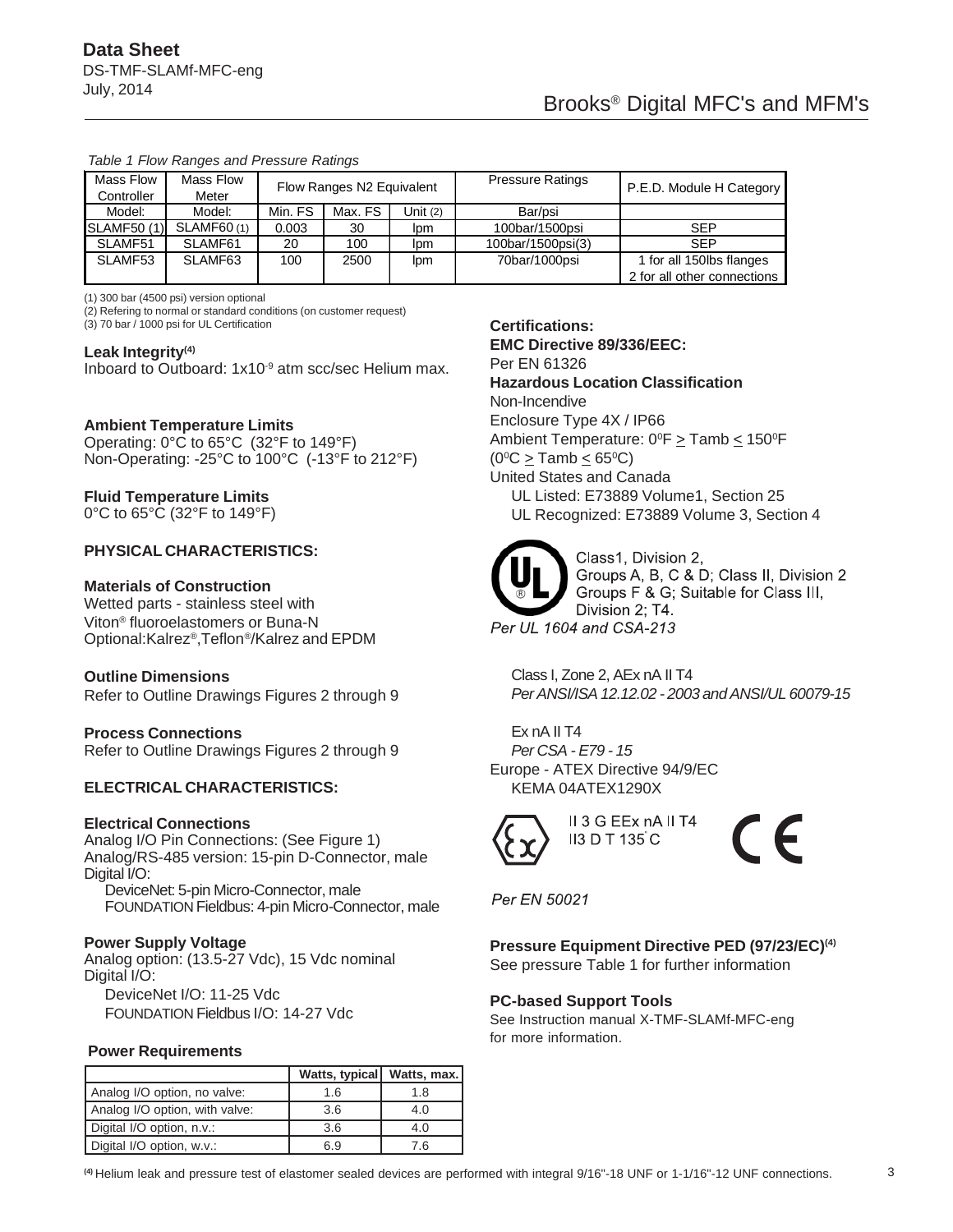# Brooks® Digital MFC's and MFM's



*Figure 1 Analog, DeviceNet and FOUNDATION Fieldbus Terminal Layouts*



*Figure 2 Model SLAMf50D Digital I/O DeviceNet MFC and Model SLAMf50F Digital I/O Foundation Fieldbus*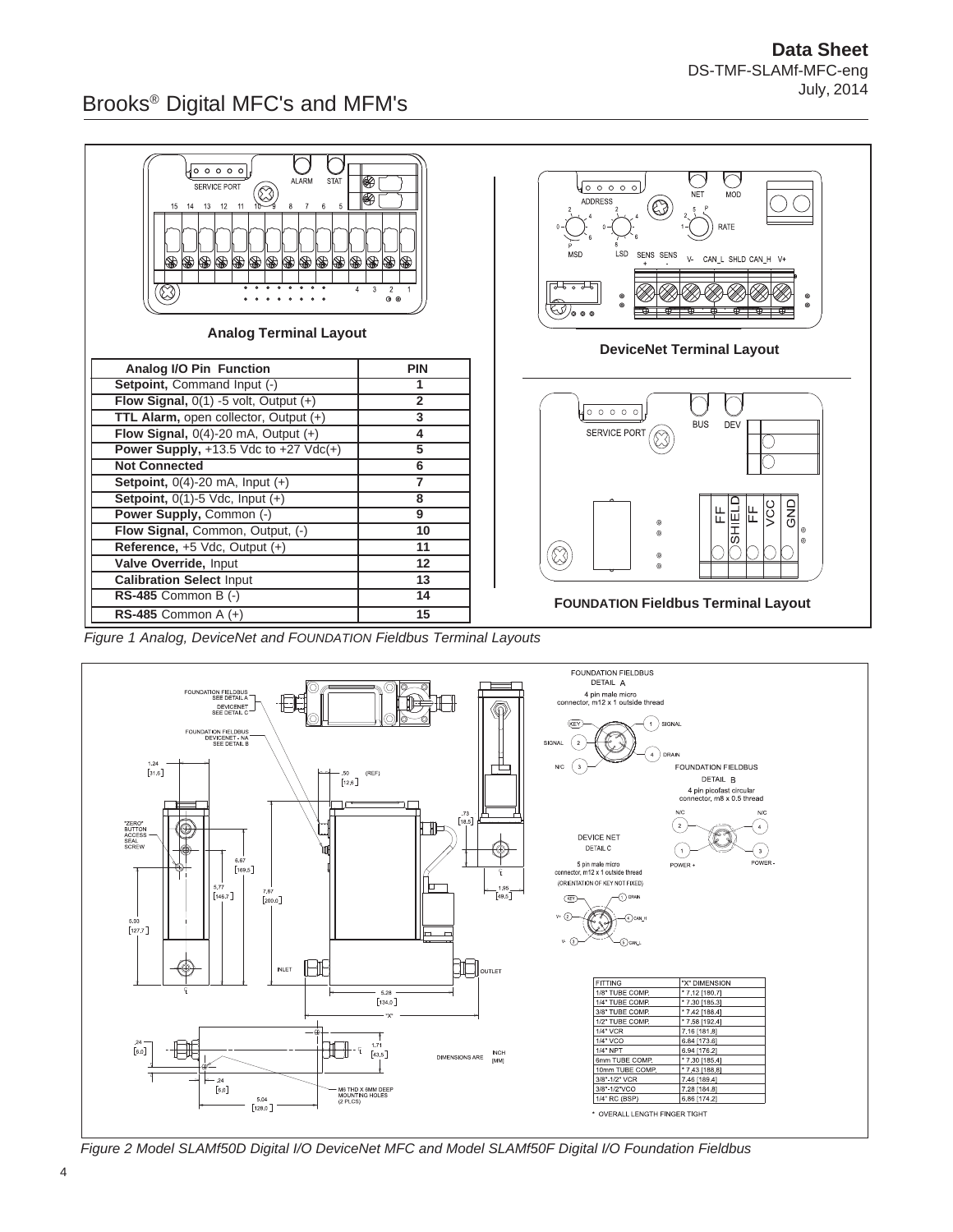**Data Sheet** DS-TMF-SLAMf-MFC-eng July, 2014

# Brooks® Digital MFC's and MFM's



 *Figure 3 Model SLAMf51 with Cable Gland (PG11, M20 x 1.5, 1/2" NPT) MFC*



 *Figure 4 Model SLAMf53 with Cable Gland (PG11, M20 x 1.5, 1/2" NPT) MFC (See Instruction Manual for SLAMf53 with Flanged Connections Details)*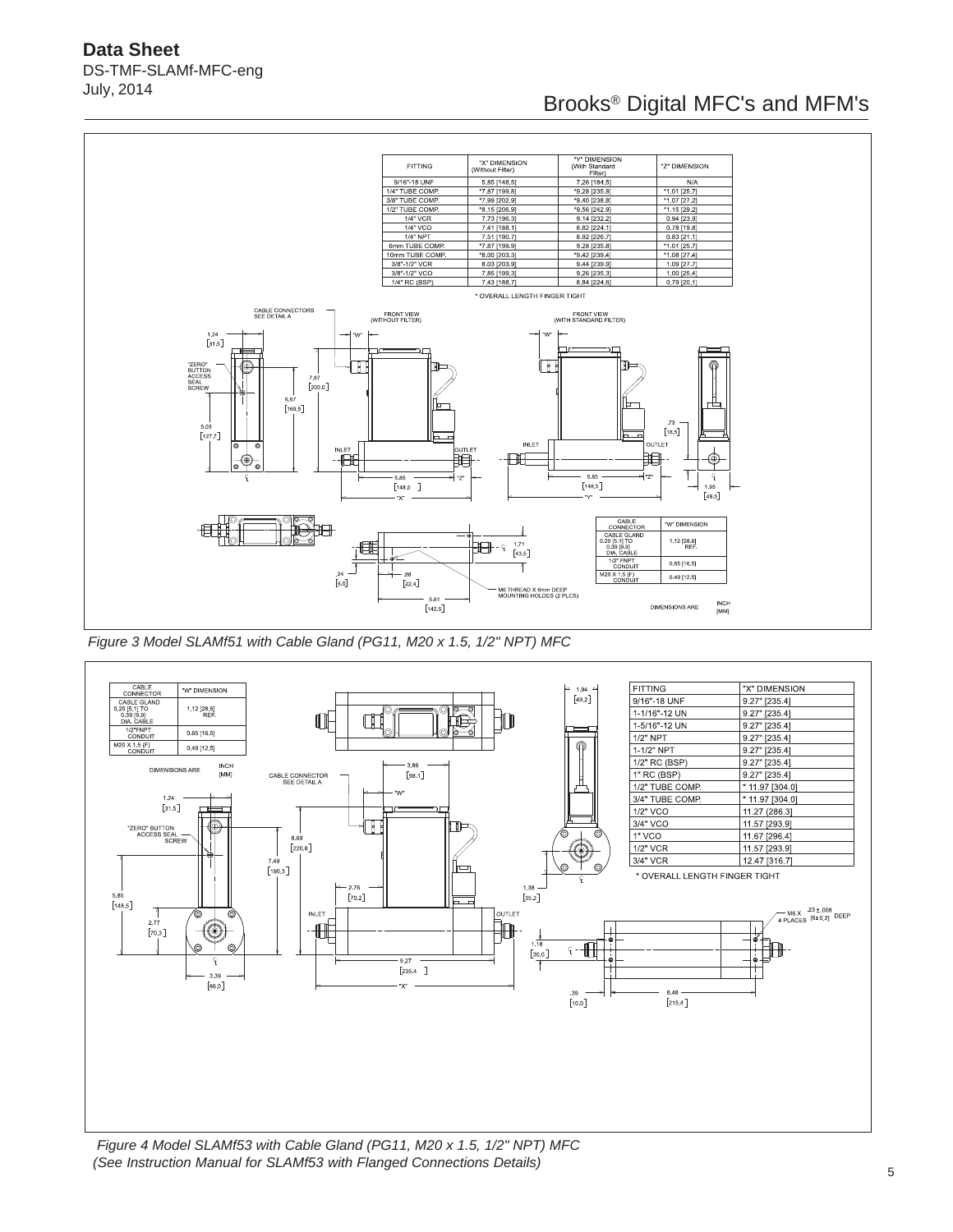

*Figure 5 Model SLAMf53 with Cable Gland (PG11, M20 x 1.5, 1/2" NPT) with Flanged Connections MFC*

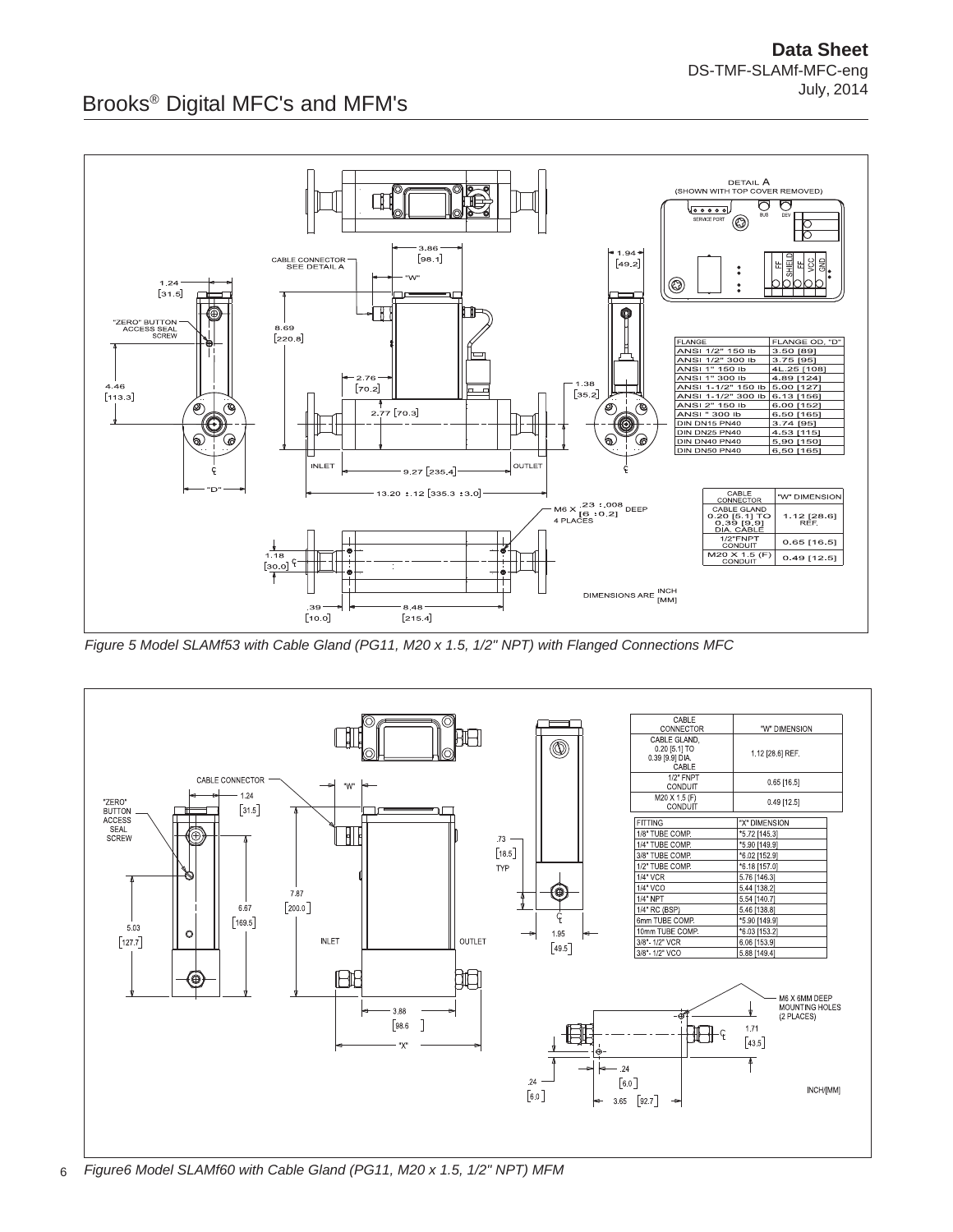

*Figure 7 Model SLAMf61 with Cable Gland (PG11, M20 x 1.5, 1/2" NPT) MFM*



*Figure 8 Model SLAMf63 with Cable Gland (PG11, M20 x 1.5, 1/2" NPT) MFM*